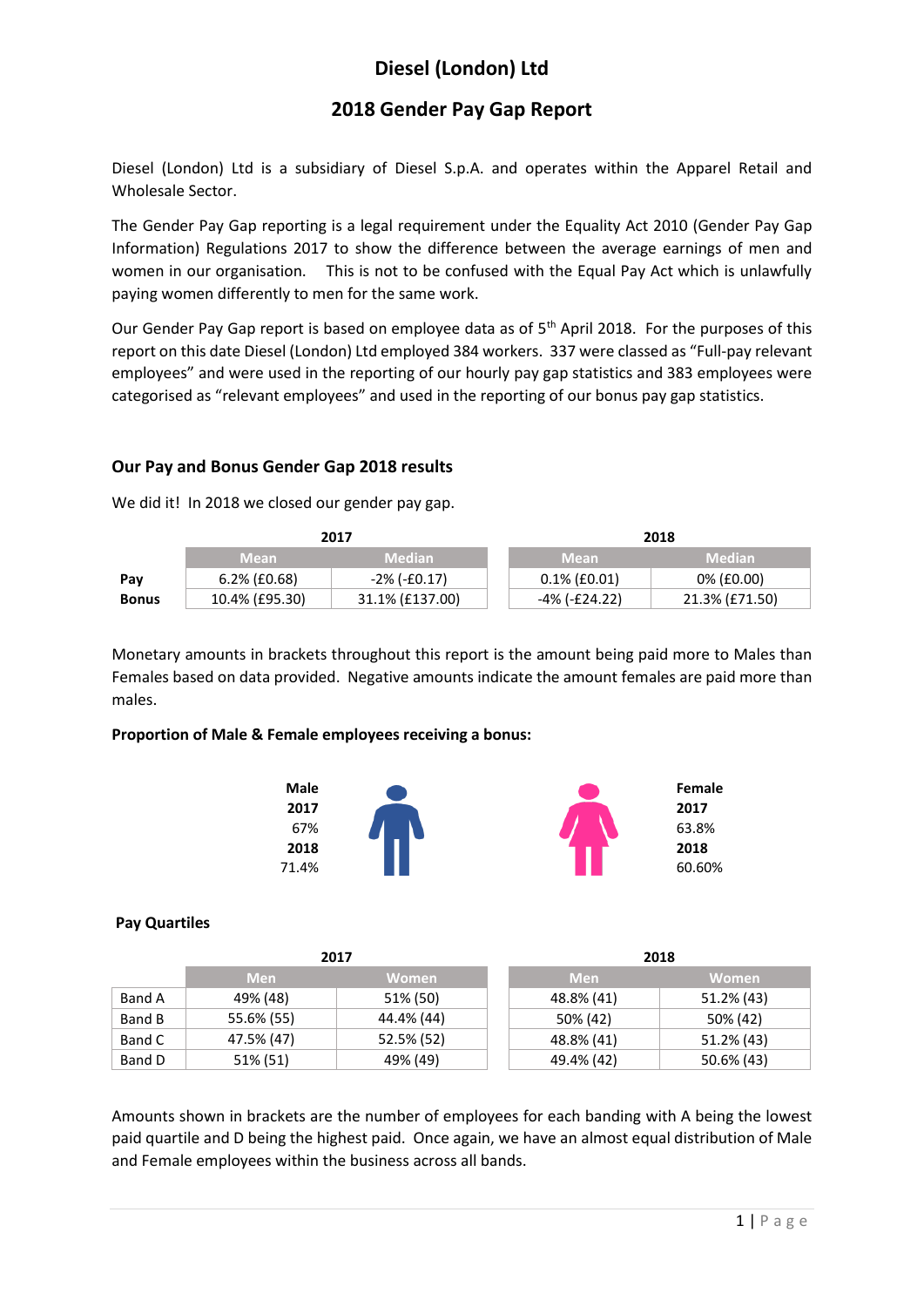## **What do our results mean?**

For the 2<sup>nd</sup> year in a row, Diesel (London) Ltd results are significantly lower than organisations in the same industry with similar financial turnover and headcount.

We have also decreased our mean pay gap by 6.1%. We are delighted to shout about this achievement and take great pride in being a diverse and inclusive employer who always strives to ensure that our salaries are fair regardless of gender and we have continued to keep an equal balance of our Male/Female ratio within the Pay Quartiles which has contributed to our gender pay gap remaining low.

By comparison, the below National Statistics (ASHE 2016 & 2017) benchmark figures within the Wholesale and Retail Sector highlights how impressive our results are within the industry:

|              | (ASHE 2016) 2017  |                 | (ASHE 2017) 2018 |                 |  |
|--------------|-------------------|-----------------|------------------|-----------------|--|
|              | <b>Mean</b>       | <b>Median</b>   | <b>Mean</b>      | <b>Median</b>   |  |
| Pay          | 19.9% (£2.76)     | 18.7% (£1.91)   | 18.9% (£2.70)    | 17.9% (£1.89)   |  |
| <b>Bonus</b> | 71.4% (£1,919.00) | 70.2% (£852.00) | 66% (£1,653.00)  | 63.6% (£787.00) |  |

#### **Pay**

How did we achieve a 0% median pay gap?

Our workforce is split between Head Office (15%) and Retail (85%).

60% of our retail employees are either Sales Advisors or Retail Sales Executives who are paid a fixed hourly rate, depending on position and location in the UK. All other employee's salary is based on position, experience and length of service.

As our Management Teams across both Head Office and Retail are almost equally split between male and Female, our Gender Pay Gap has levelled out and increased by 2% meaning that our hourly median pay rate is £8.62 for both male and female employees with a difference of only 1p between our mean gender pay gap for male and female.

Our management team's ratios are broken down in more detail below:

- Head Office Management Team = 18 employees
	- $\circ$  Males = 56%
	- $\circ$  Females = 44%

*Within this 67% of our Senior management is female*

- Retail Management Team = 75 employees
	- $\circ$  Males = 51%
	- $\circ$  Females = 49%

Other factors which have also contributed to our improved results in 2018 include:

- Significant Promotions in 2017 within Head Office for Female talent into Management and Senior Management positions.
- Salary budgets reviewed to guarantee salaries are fair and competitive in a struggling retail environment.
- Annual salary increases awarded based on performance over the year, measured through our appraisal system.
- Levelling of Retail Management Salaries.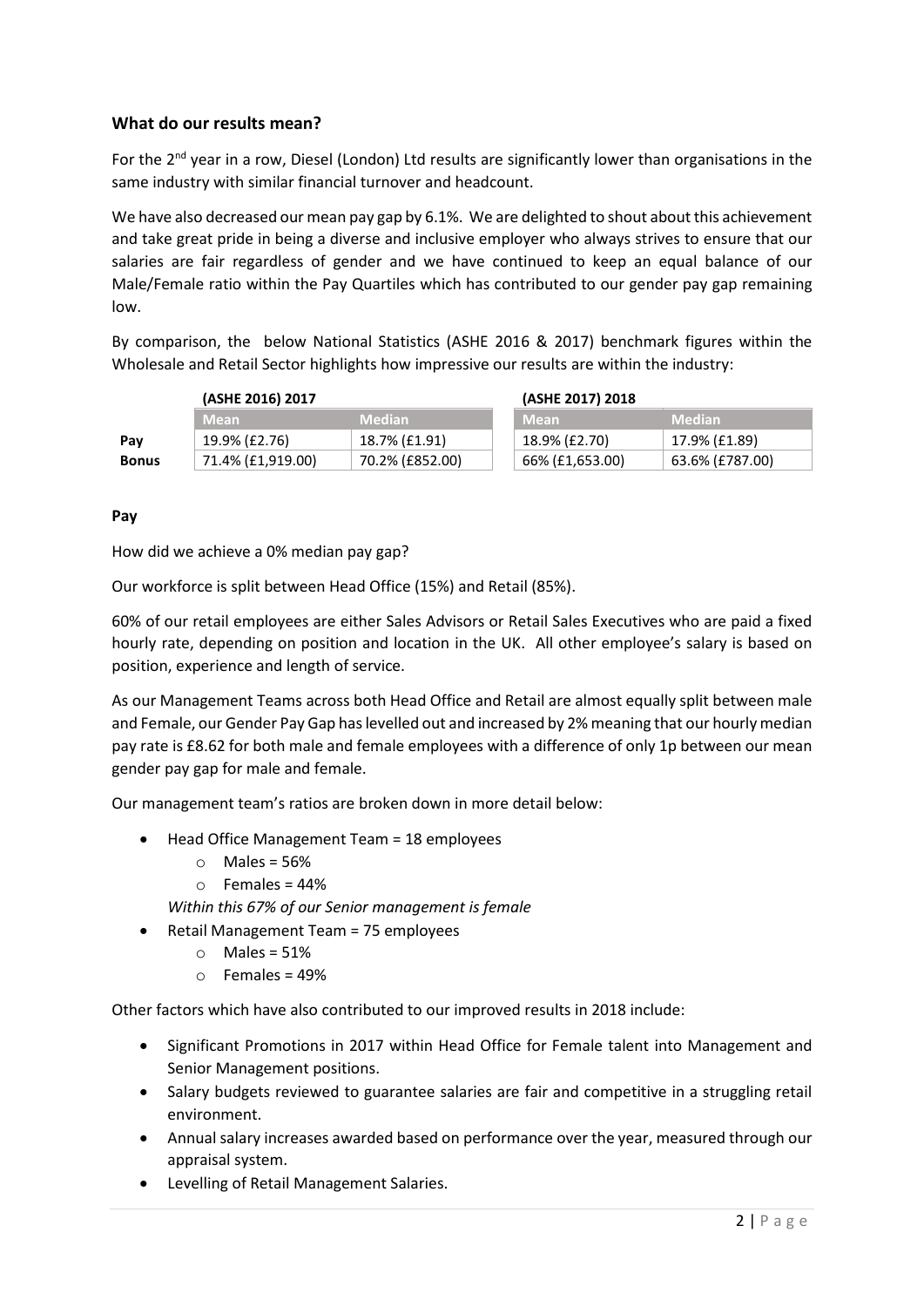#### **Bonus**

Bonus pay gap statistics are for the 12 months period ending with the snapshot date  $5<sup>th</sup>$  April 2018 and is based on data provided for 383 relevant employees.

All employees have the potential to earn a Monthly, Seasonal or Annual Bonus. Diesel (London) Ltd currently operates 3 bonus schemes which are dependent on role and seniority within the business. Parameters are based on Sales targets and Global Business objectives which are set by Senior Management for Head Office Wholesale Sales Executives, Head Office Management Teams and all Retail Staff. All other Head Office employees who are not part of a Sales/Objective bonus scheme are part of a discretionary Company Bonus scheme dependant on KPIs being achieved collectively by the business.

The Head Office bonus scheme is split into 2 monetary banding so that all Wholesale Sales Executives and Management Teams have the same bonus earning potential. All Wholesale Sales Executives are on band 1 and Management teams are on band 2. However, the maximum pay-out is dependent on employees achieving their set targets and objectives.

The Retail Management bonus scheme ensures all eligible Retail Managers have the same earning potential based on targets being achieved. Our Retail Management team at the time of the report was made up of 38 Males and 37 Females.

Monthly bonus payments for Retail Sales Advisors and Retail Sales Executives are influenced by their individual/store targets and based on a % of their earnings, as we have a high turn-over of part time sales staff this has an impact on our bonus pay figures.

Out of the 383 relevant employees, 244 Retail employees were paid bonus with an almost equal distribution of 120 males and 124 females.

Out of a total of 56 Head Office employees, only 8 Male Wholesale employees received bonus. The reason for this is that the male population in Head Office hold more Sales positions and therefore have greater opportunity to earn bonus than Females.

Despite the lack of Female Head Office bonus earners, we have closed the bonus gap across the whole business compared to last year. Our results show that Females earned £24.22 more than Males in bonus reducing our mean gender bonus gab by 14.4%. Our Median Gender bonus gap is higher than we would like, however, we are still encouraged by the impressive percentage of 71.4% of Male and 60.6% of Female within our business who earned bonus. Our results are still above benchmark figures for the Retail and Wholesale Industry which shows 44.6% of Males and 51.3 % of Females within a similar sized organisation earned bonus.

## **What Will Diesel continue to do?**

We have improved on our 2017 results and reduced our mean/median gender pay gap to 0.1%/0% which is significantly lower than the benchmark figures available. The reality of the changing climate within the retail and wholesale industry and the struggles we are ourselves encountering with the high turnover within our retail stores is likely to impact our figures for 2019 but we will continue to do all we can to keep our gap as low as possible.

Due to Global centralisation and restructuring over the past few years our Head Office headcount has decreased significantly over the last 2 years, which will also have an impact on our gender pay gap in the future. However, with that in mind we are conscious that we must continue to support and